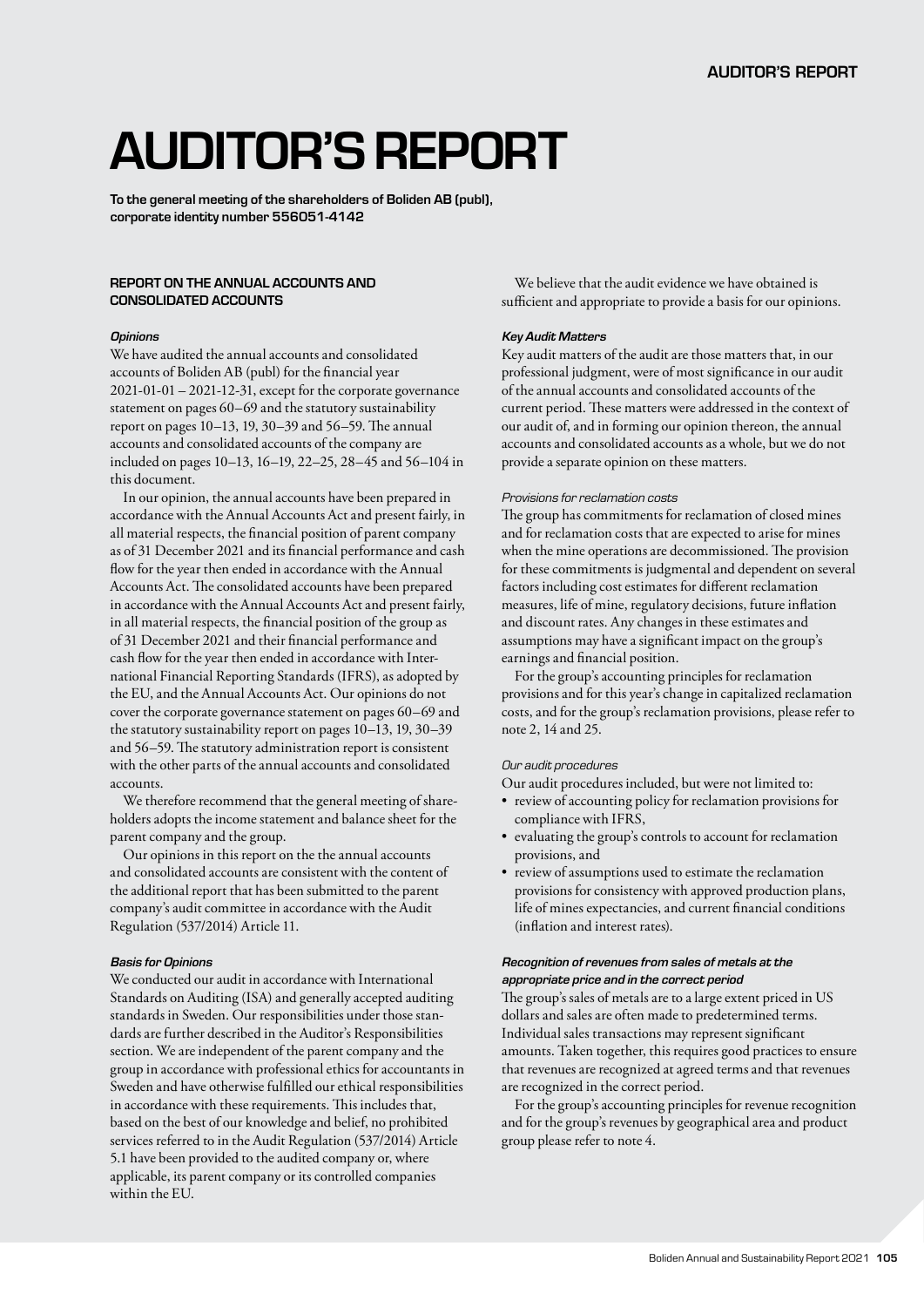## *Our audit procedures*

Our audit procedures included, but were not limited to:

- review of the group's accounting policy for revenue recognition for compliance with IFRS,
- evaluating the group's controls for recognizing revenues at appropriate prices and in the correct accounting period,
- analysis of revenues by metal based on sales volumes, metal prices and exchange rates, and
- on a sample basis testing of sales transactions against sales contracts, invoices and shipping documents to assess that revenues have been recognized at appropriate prices and in the correct accounting period.

#### *Valuation of inventory*

The group's inventory consists primarily of metal concentrate, materials tied up in the production process of the smelters and finished metal. The group's accounting and valuation of inventory is complex and requires judgment about stock levels, metal content, metal prices, exchange rates and internal profits.

For the group's accounting principles for valuation of inventory and for a breakdown of the group's inventory, please refer to note 2 and 19.

## *Our audit procedures*

Our audit procedures included, but were not limited to:

- review of the group's valuation policy for inventory and its compliance with IFRS,
- assessing the group's controls for inventory valuation,
- observations of physical inventory counts,
- on a sample basis testing that the inventory has been valued to current metal prices and exchange rates,
- review of the process inventory revaluation and eliminations for intragroup profits in inventory.

#### *Accounting and valuation of financial instruments*

The group is exposed to changes in metal prices, exchange rates and interest rates. To reduce its exposure in larger investment projects and in contracted purchase and sales commitments the group uses various types of financial instruments, including derivatives. The group also manages its exposure to changes in interest rates by reducing or extending the interest duration period via interest rate swaps. The accounting for financial instruments is complex and may have significant impact on the group's earnings and financial position.

For the group's financial risks and management of these risks, please refer to page 57–58 and to note 26, 27, 28 and 29 for the group's principles for the valuation of financial instruments and for the group's financial derivatives.

#### *Our audit procedures*

Our audit procedures included, but were not limited to: • review of the group's financial policy and hedging strategies,

- review of hedging activities to ensure that these have been properly authorized and accounted for in accordance with IFRS, and
- review of the relevance of market data and methodologies used to determine fair value of derivative contracts.

## *Other Information than the annual accounts and consolidated accounts*

The other information consists of the remuneration report as well as the pages 1–9, 14–15, 20–21, 26–27, 46–55 and 110–125 in this document that also contains other information than the annual accounts and consolidated accounts. The Board of Directors and the Managing Director are responsible for this other information. We expect to obtain the remuneration report after the date of this audit report.

Our opinion on the annual accounts and consolidated accounts does not cover this other information and we do not express any form of assurance conclusion regarding this other information.

In connection with our audit of the annual accounts and consolidated accounts, our responsibility is to read the information identified above and consider whether the information is materially inconsistent with the annual accounts and consolidated accounts. In this procedure we also take into account our knowledge otherwise obtained in the audit and assess whether the information otherwise appears to be materially misstated.

If we, based on the work performed concerning this information, conclude that there is a material misstatement of this other information, we are required to report that fact. We have nothing to report in this regard.

## Responsibilities of the Board of Directors and the Managing Director

The Board of Directors and the Managing Director are responsible for the preparation of the annual accounts and consolidated accounts and that they give a fair presentation in accordance with the Annual Accounts Act and, concerning the consolidated accounts, in accordance with IFRS as adopted by the EU. The Board of Directors and the Managing Director are also responsible for such internal control as they determine is necessary to enable the preparation of annual accounts and consolidated accounts that are free from material misstatement, whether due to fraud or error.

In preparing the annual accounts and consolidated accounts, The Board of Directors and the Managing Director are responsible for the assessment of the company's and the group's ability to continue as a going concern. They disclose, as applicable, matters related to going concern and using the going concern basis of accounting. The going concern basis of accounting is however not applied if the Board of Directors and the Managing Director intends to liquidate the company, to cease operations, or has no realistic alternative but to do so.

The Audit Committee shall, without prejudice to the Board of Director's responsibilities and tasks in general, among other things oversee the company's financial reporting process.

#### Auditor's responsibility

Our objectives are to obtain reasonable assurance about whether the annual accounts and consolidated accounts as a whole are free from material misstatement, whether due to fraud or error, and to issue an auditor's report that includes our opinions. Reasonable assurance is a high level of assurance, but is not a guarantee that an audit conducted in accordance with ISAs and generally accepted auditing standards in Sweden will always detect a material misstatement when it exists.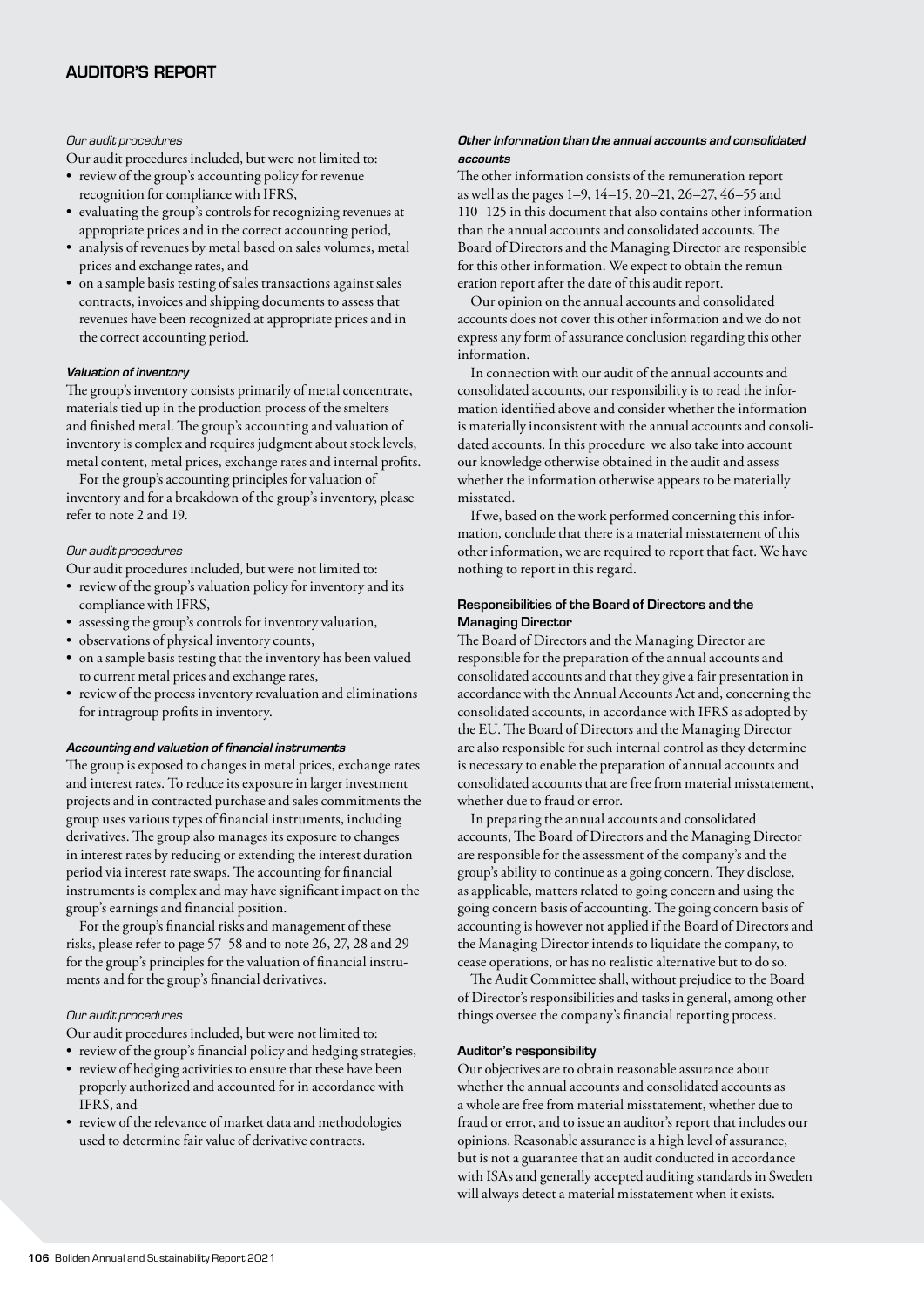Misstatements can arise from fraud or error and are considered material if, individually or in the aggregate, they could reasonably be expected to influence the economic decisions of users taken on the basis of these annual accounts and consolidated accounts.

As part of an audit in accordance with ISAs, we exercise professional judgment and maintain professional scepticism throughout the audit. We also:

- Identify and assess the risks of material misstatement of the annual accounts and consolidated accounts, whether due to fraud or error, design and perform audit procedures responsive to those risks, and obtain audit evidence that is sufficient and appropriate to provide a basis for our opinions. The risk of not detecting a material misstatement resulting from fraud is higher than for one resulting from error, as fraud may involve collusion, forgery, intentional omissions, misrepresentations, or the override of internal control.
- Obtain an understanding of the company's internal control relevant to our audit in order to design audit procedures that are appropriate in the circumstances, but not for the purpose of expressing an opinion on the effectiveness of the company's internal control.
- Evaluate the appropriateness of accounting policies used and the reasonableness of accounting estimates and related disclosures made by the Board of Directors and the Managing Director.
- Conclude on the appropriateness of the Board of Directors' and the Managing Director's use of the going concern basis of accounting in preparing the annual accounts and consolidated accounts. We also draw a conclusion, based on the audit evidence obtained, as to whether any material uncertainty exists related to events or conditions that may cast significant doubt on the company's and the group's ability to continue as a going concern. If we conclude that a material uncertainty exists, we are required to draw attention in our auditor's report to the related disclosures in the annual accounts and consolidated accounts or, if such disclosures are inadequate, to modify our opinion about the annual accounts and consolidated accounts. Our conclusions are based on the audit evidence obtained up to the date of our auditor's report. However, future events or conditions may cause a company and a group to cease to continue as a going concern.
- Evaluate the overall presentation, structure and content of the annual accounts and consolidated accounts, including the disclosures, and whether the annual accounts and consolidated accounts represent the underlying transactions and events in a manner that achieves fair presentation.
- Obtain sufficient and appropriate audit evidence regarding the financial information of the entities or business activities within the group to express an opinion on the consolidated accounts. We are responsible for the direction, supervision and performance of the group audit. We remain solely responsible for our opinions.

We must inform the Board of Directors of, among other matters, the planned scope and timing of the audit. We must also inform of significant audit findings during our audit, including any significant deficiencies in internal control that we identified.

We must also provide the Board of Directors with a statement that we have complied with relevant ethical requirements regarding independence, and to communicate with them all relationships and other matters that may reasonably be thought to bear on our independence, and where applicable, actions taken to eliminate threats or safeguards applied.

From the matters communicated with the Board of Directors, we determine those matters that were of most significance in the audit of the annual accounts and consolidated accounts, including the most important assessed risks for material misstatement, and are therefore the key audit matters. We describe these matters in the auditor's report unless law or regulation precludes disclosure about the matter.

## REPORT ON OTHER LEGAL AND REGULATORY **REQUIREMENTS Opinions**

In addition to our audit of the annual accounts and consolidated accounts, we have also audited the administration of the Board of Directors and the Managing Director of Boliden AB (publ) for the financial year 2021-01-01 – 2021-12-31 and the proposed appropriations of the company's profit or loss.

We recommend to the general meeting of shareholders that the profit be appropriated in accordance with the proposal in the statutory administration report and that the members of the Board of Directors and the Managing Director be discharged from liability for the financial year.

## Basis for Opinions

We conducted the audit in accordance with generally accepted auditing standards in Sweden. Our responsibilities under those standards are further described in the Auditor's Responsibilities section. We are independent of the parent company and the group in accordance with professional ethics for accountants in Sweden and have otherwise fulfilled our ethical responsibilities in accordance with these requirements.

We believe that the audit evidence we have obtained is sufficient and appropriate to provide a basis for our opinions.

## Responsibilities of the Board of Directors and the Managing Director

The Board of Directors is responsible for the proposal for appropriations of the company's profit or loss. At the proposal of a dividend, this includes an assessment of whether the dividend is justifiable considering the requirements which the company's and the group's type of operations, size and risks place on the size of the parent company's and the group's equity, consolidation requirements, liquidity and position in general.

The Board of Directors is responsible for the company's organization and the administration of the company's affairs. This includes among other things continuous assessment of the company's and the group's financial situation and ensuring that the company's organization is designed so that the accounting, management of assets and the company's financial affairs otherwise are controlled in a reassuring manner. The Managing Director shall manage the ongoing administration according to the Board of Directors' guidelines and instructions and among other matters take measures that are necessary to fulfill the company's accounting in accordance with law and handle the management of assets in a reassuring manner.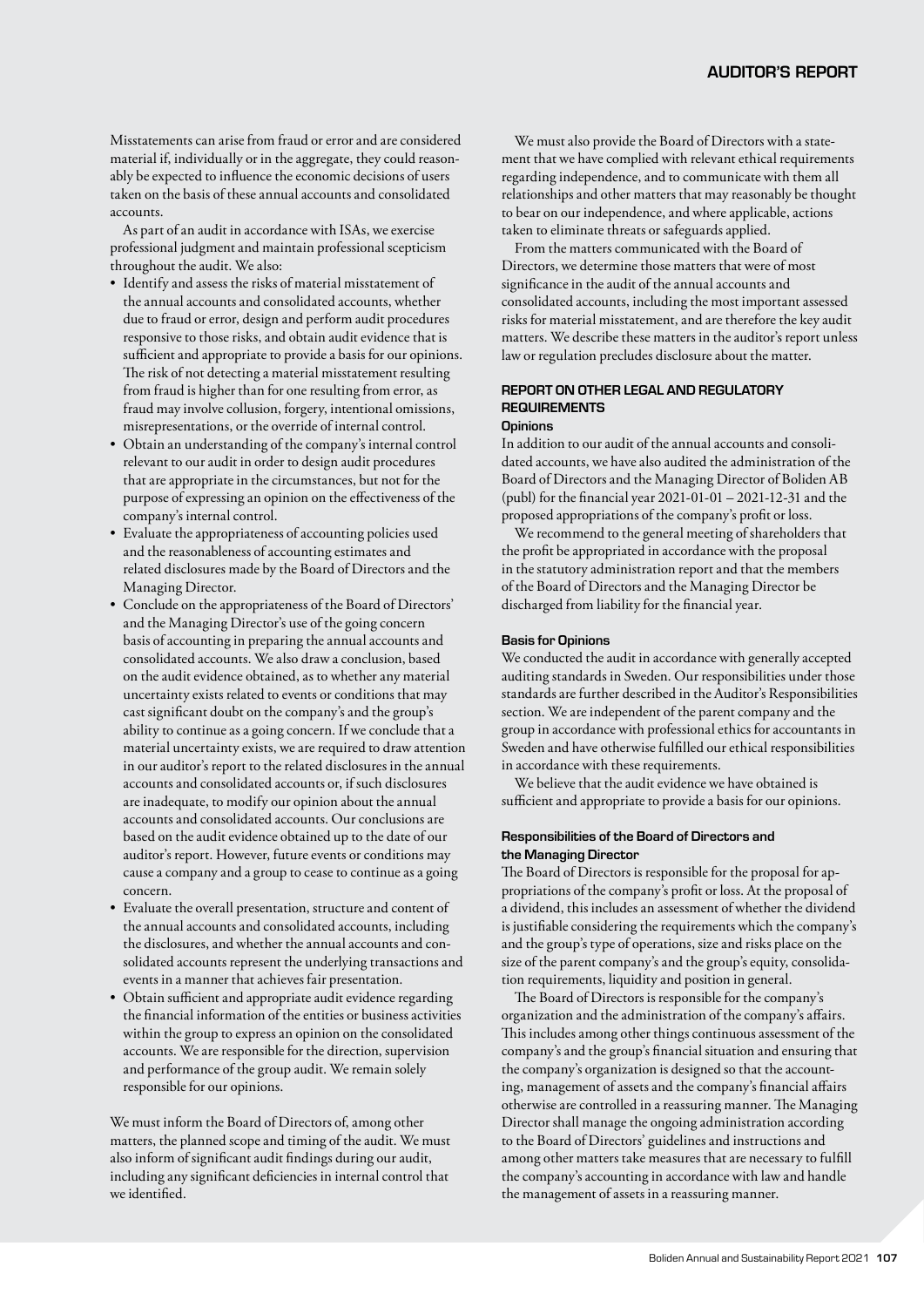#### Auditor's responsibility

Our objective concerning the audit of the administration, and thereby our opinion about discharge from liability, is to obtain audit evidence to assess with a reasonable degree of assurance whether any member of the Board of Directors or the Managing Director in any material respect:

- has undertaken any action or been guilty of any omission which can give rise to liability to the company, or
- in any other way has acted in contravention of the Companies Act, the Annual Accounts Act or the Articles of Association.

Our objective concerning the audit of the proposed appropriations of the company's profit or loss, and thereby our opinion about this, is to assess with reasonable degree of assurance whether the proposal is in accordance with the Companies Act.

Reasonable assurance is a high level of assurance, but is not a guarantee that an audit conducted in accordance with generally accepted auditing standards in Sweden will always detect actions or omissions that can give rise to liability to the company, or that the proposed appropriations of the company's profit or loss are not in accordance with the Companies Act.

As part of an audit in accordance with generally accepted auditing standards in Sweden, we exercise professional judgment and maintain professional scepticism throughout the audit. The examination of the administration and the proposed appropriations of the company's profit or loss is based primarily on the audit of the accounts. Additional audit procedures performed are based on our professional judgment with starting point in risk and materiality. This means that we focus the examination on such actions, areas and relationships that are material for the operations and where deviations and violations would have particular importance for the company's situation. We examine and test decisions undertaken, support for decisions, actions taken and other circumstances that are relevant to our opinion concerning discharge from liability. As a basis for our opinion on the Board of Directors' proposed appropriations of the company's profit or loss we examined the Board of Directors' reasoned statement and a selection of supporting evidence in order to be able to assess whether the proposal is in accordance with the Companies Act.

# THE AUDITORS'S EXAMINATION OF THE ESEF REPORT **Opinion**

In addition to our audit of the annual accounts and consolidated accounts, we have also examined that the Board of Directors and the Managing Director have prepared the annual accounts and consolidated accounts in a format that enables uniform electronic reporting (the Esef report) pursuant to Chapter 16, Section 4(a) of the Swedish Securities Market Act (2007:528) for Boliden AB (publ) for the financial year 2021-01-01 – 2021-12-31.

Our examination and our opinion relate only to the statutory requirements.

In our opinion, the Esef report

#32d77058dd26bb31625869789afe72613c2ea6840be9799e16f901790e002bc3 has been prepared in a format that, in all material respects, enables uniform electronic reporting.

## Basis for opinion

We have performed the examination in accordance with FAR's recommendation RevR 18 Examination of the Esef report. Our responsibility under this recommendation is described in more detail in the Auditors' responsibility section. We are independent of Boliden AB (publ) in accordance with professional ethics for accountants in Sweden and have otherwise fulfilled our ethical responsibilities in accordance with these requirements.

We believe that the evidence we have obtained is sufficient and appropriate to provide a basis for our opinion.

## Responsibilities of the Board of Directors and the Managing Director

The Board of Directors and the Managing Director are responsible for the preparation of the Esef report in accordance with the Chapter 16, Section 4 a of the Swedish Securities Market Act (2007:528), and for such internal control that the Board of Directors and the Managing Director determine is necessary to prepare the Esef report without material misstatements, whether due to fraud or error.

#### Auditor's responsibility

Our responsibility is to obtain reasonable assurance whether the Esef report is in all material respects prepared in a format that meets the requirements of Chapter 16, Section 4 a of the Swedish Securities Market Act (2007:528), based on the procedures performed.

RevR 18 requires us to plan and execute procedures to achieve reasonable assurance that the Esef report is prepared in a format that meets these requirements.

Reasonable assurance is a high level of assurance, but it is not a guarantee that an engagement carried out according to RevR 18 and generally accepted auditing standards in Sweden will always detect a material misstatement when it exists. Misstatements can arise from fraud or error and are considered material if, individually or in aggregate, they could reasonably be expected to influence the economic decisions of users taken on the basis of the Esef report.

The audit firm applies ISQC 1 Quality Control for Firms that Perform Audits and Reviews of Financial Statements, and other Assurance and Related Services Engagements and accordingly maintains a comprehensive system of quality control, including documented policies and procedures regarding compliance with professional ethical requirements, professional standards and legal and regulatory requirements.

The examination involves obtaining evidence, through various procedures, that the Esef report has been prepared in a format that enables uniform electronic reporting of the annual accounts and consolidated accounts. The procedures selected depend on the auditor's judgment, including the assessment of the risks of material misstatement in the report, whether due to fraud or error. In carrying out this risk assessment, and in order to design audit procedures that are appropriate in the circumstances, the auditor considers those elements of internal control that are relevant to the preparation of the Esef report by the Board of Directors and the Managing Director, but not for the purpose of expressing an opinion on the effectiveness of those internal controls. The examination also includes an evaluation